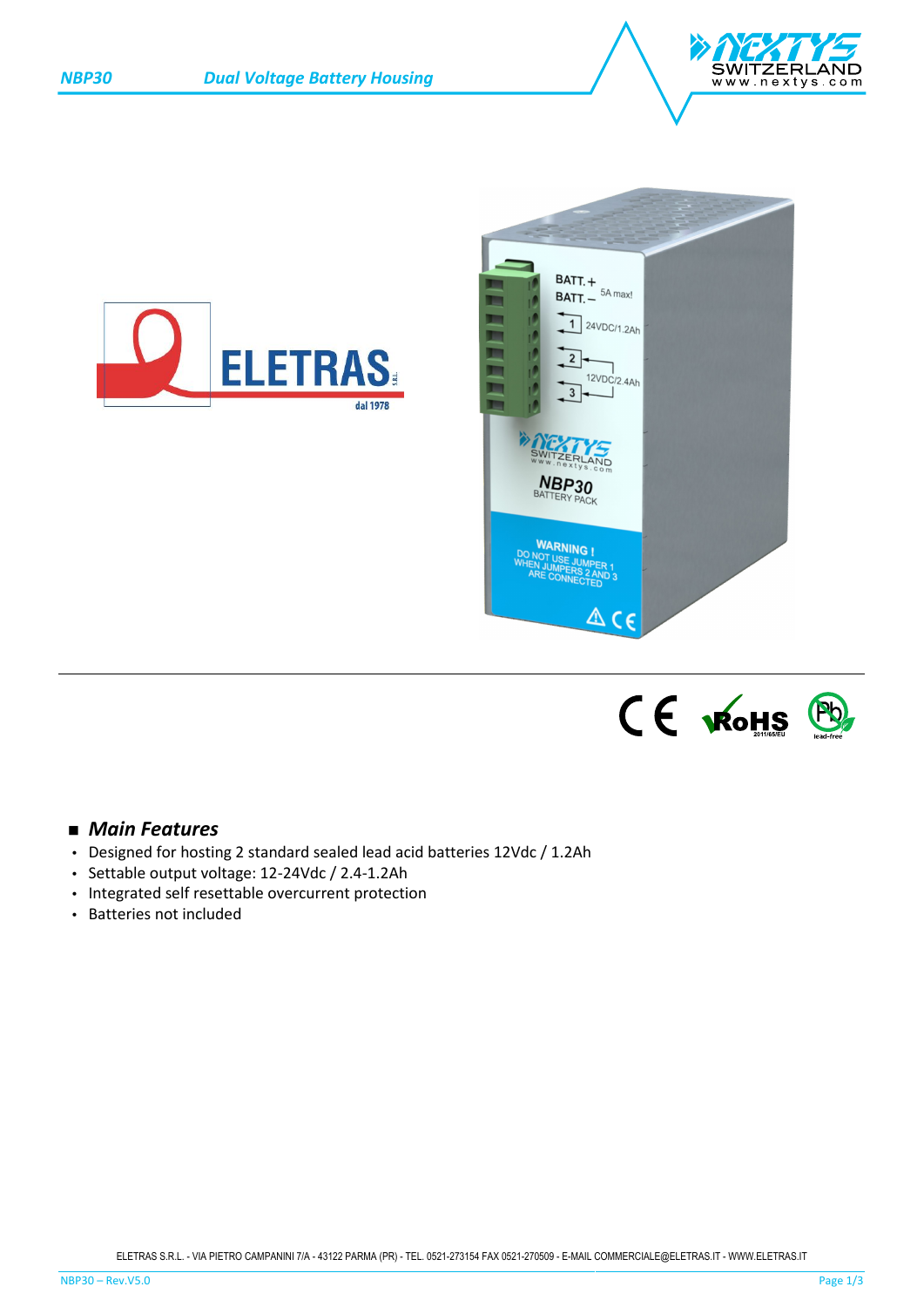

#### **TECHNICAL DATA**

| <b>Model type</b>                                                                             | <b>NPB30</b>                                                |
|-----------------------------------------------------------------------------------------------|-------------------------------------------------------------|
| <b>BATTERY PACK INFO</b>                                                                      |                                                             |
| Voltage / Capacity                                                                            | 2 x lead acid sealed batteries 12Vdc / 1.2Ah                |
| Battery Size (W x H x D) <sup>1</sup>                                                         | 48.5 x 54.5 x 97.5mm Max.                                   |
| Internal protection fuse                                                                      | 9A self resettable                                          |
| Maximum Charging Current                                                                      | 12Vdc Configuration: 0.6A<br>٠<br>24Vdc Configuration: 0.3A |
| Maximum Discharge Current                                                                     | 12Vdc Configuration: 5A<br>24Vdc Configuration: 3A<br>٠     |
| <b>CONFIGURATION</b>                                                                          |                                                             |
| Voltage / Capacity                                                                            | 12Vdc / 2.4Ah                                               |
| (Settable by external jumper)                                                                 | 24Vdc / 1.2Ah                                               |
| <b>GENERAL DATA</b>                                                                           |                                                             |
| Operating temperature                                                                         | - 20°C+ 40°C (or according to battery limits)               |
| Protection degree                                                                             | EN60529<br><b>IP20</b><br>٠                                 |
| <b>Battery connectors</b>                                                                     | 2.5mm <sup>2</sup> , screw type pluggable (2412AWG)         |
| Selection Mode connectors                                                                     | 2.5mm <sup>2</sup> , screw type pluggable (2412AWG)         |
| Case material                                                                                 | Aluminum                                                    |
| Weight                                                                                        | 1.20kg (with 2 batteries included)                          |
| Size (W x H x D)                                                                              | 54.0 x 115.0 x 110.0mm                                      |
| 1) Suggested batteries: Yuasa NP 1.2-12, Panasonic LC-R121R3PG, FIAMM FG 20121 or equivalent. |                                                             |

#### **Notes:**

- For more details, performance and description regarding all parameters not indicate in the above table, please refer to user manual, downloadable from our website www.nextys.com.

- Technical parameters are typical, measured in laboratory environment at 25°C.<br>- Data may change without prior notice in order to improve the product.

### **CONFIGURATION**